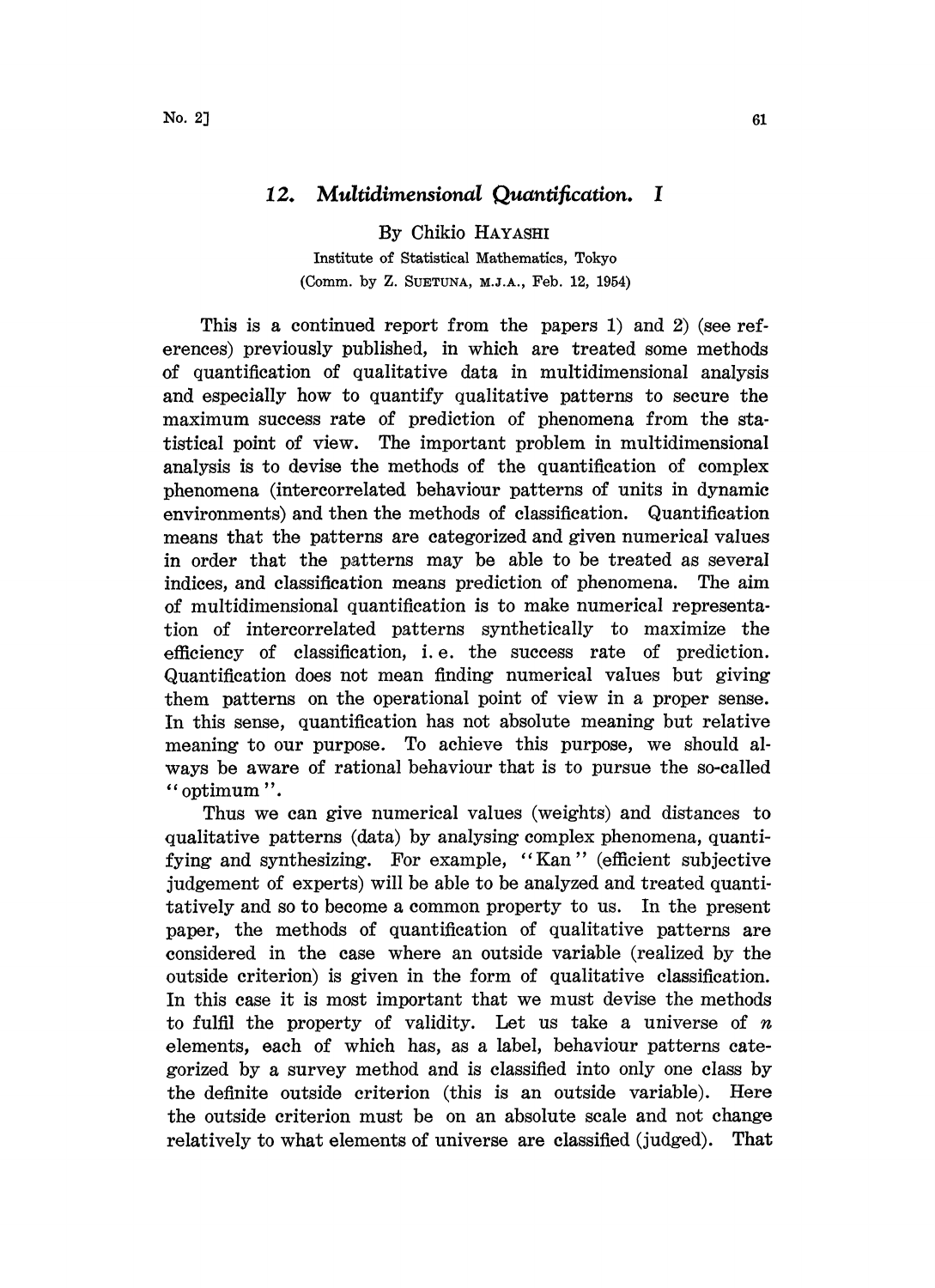## 62 C. HAYASHI [Vol. 30,

is to say,  $J(O_i) = J(O_j) = constant$  independent of i, j; i $\neq j$ , i, j=1, 2, ... n where  $J(O_j)$  represents symbolically the frame of criterion when  $O_j$  is classified (judged), and  $O_i$  is the *i*-th element. It is our aim to predict to which class an element will belong in future which has a definite behaviour pattern at present, by the method of quantification using the past data.

The case where elements are classified into  $S(\geq 3)$  strata by an outside criterion which is unidimensional; that is to say, it means that the so-called law of transitivity holds in the field where elements are judged by only one norm. Whenever  $S=2$ , this method is applicable. Each element has a response pattern in  $R$  items which have several sub-categories respectively and the label of the stratum classified into. Response patterns are represented by sub-categories in items which an element checks in. The essential point of this method is same as in the paper 2) § 3 (see references). Let  $\{C_{11},$  $C_{12}, \ldots, C_{1K_1}$ ,  $\{C_{21}, C_{22}, \ldots, C_{2K_2}\}, \ldots, \{C_{R1}, C_{R2}, \ldots, C_{RK_R}\}\$ be subcategories in items. Let us consider that we give a numerical value  $x_{im}$  to the m-th sub-category in the *l*-th item,  $C_{im}$ , from the mathematico-statistical point of view. Response patterns of  $n$  elements are, for example, as below.

| By outside<br>criterion, out-<br>side variable | Item                                                                                                                                            | 1 |   |  |        | $\boldsymbol{R}$ |        |  |                                                                          |
|------------------------------------------------|-------------------------------------------------------------------------------------------------------------------------------------------------|---|---|--|--------|------------------|--------|--|--------------------------------------------------------------------------|
| Number of<br>stratum                           | Sub cate-<br>$\left\vert \mathrm{gory}\right\vert C_{11}\left\vert \text{ }C_{12}\right\vert \cdots\left\vert C_{1K_{1}}\right\vert$<br>Element |   |   |  |        |                  |        |  | $\left C_{R_1}\left C_{R_2}\right  \cdots \left C_{R K_R}\right \right $ |
|                                                | 1                                                                                                                                               | V |   |  |        | $\vee$           |        |  |                                                                          |
|                                                | $\overline{2}$                                                                                                                                  |   | V |  |        |                  | $\vee$ |  |                                                                          |
|                                                |                                                                                                                                                 |   |   |  |        |                  |        |  |                                                                          |
|                                                | $n_1$                                                                                                                                           |   | V |  |        |                  | V      |  |                                                                          |
|                                                |                                                                                                                                                 |   |   |  |        |                  |        |  |                                                                          |
|                                                |                                                                                                                                                 |   |   |  |        |                  |        |  |                                                                          |
|                                                |                                                                                                                                                 |   |   |  |        |                  |        |  |                                                                          |
| $\boldsymbol{S}$                               |                                                                                                                                                 |   |   |  | $\vee$ |                  | $\vee$ |  |                                                                          |
|                                                |                                                                                                                                                 |   |   |  |        |                  |        |  |                                                                          |
|                                                | $n_S$                                                                                                                                           |   |   |  | $\vee$ |                  |        |  | $\vee$                                                                   |

Response patterns (behaviour patterns) of elements

V sign means the check in response of elements.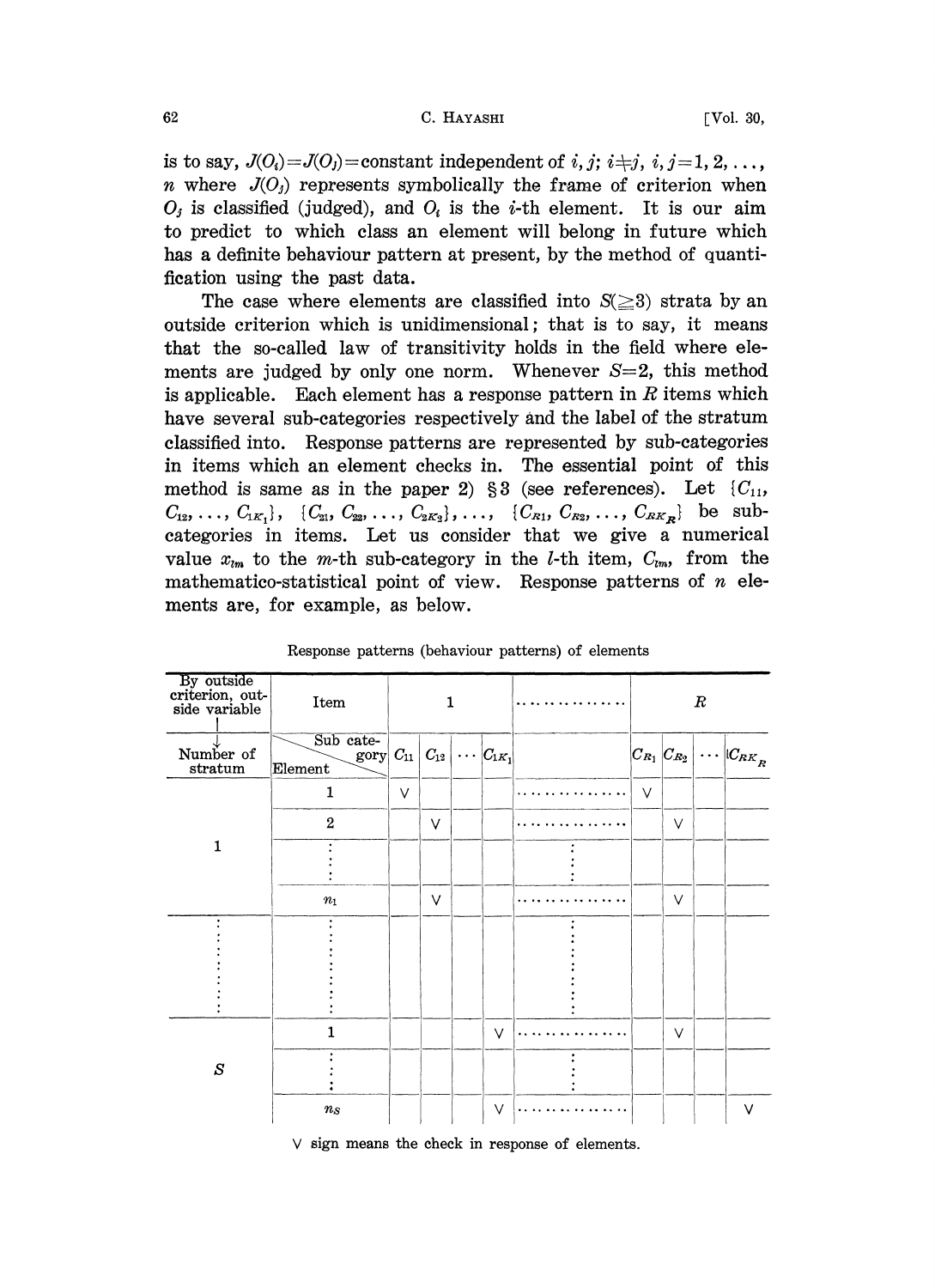$n_t$  is the number of elements belonging to the t-th stratum, where  $n=\sum_{i=1}^S n_i$ . Let  $\{X_{1(i)}, X_{2(i)}, \ldots, X_{R(i)}\}$  be the response pattern of *i*-element, where  $X_{j(i)}$  means the sub-category of the j-th item that *i*-element checks in. Now we use the score  $a_i = x_{1(i)} + x_{2(i)} + \cdots$  $x_{R(i)}$  as the score of *i*-element, where  $x_{k(i)}$  is the numberical value given to the sub-category in the j-th item *i*-element checks in. The linear form is considered to be appropriate, according to the outside criterion being unidimensional and the idea of the first approximation. This linear form is not so restricted, considering from the point of view of making the data (having not linear relations) linear by quantifying qualitative patterns.

We have  $\sigma^2 = \frac{1}{n} \sum_{i=1}^{n} (a_i - \overline{a})$  as the toatal variance with respect to elements, where  $\bar{a}=\frac{1}{n}\sum_{i=1}^{n}a_i$ . Now we should like to quantify the sub-categories (items) so as to maximize the effect of stratification, that is, so as to maximize the correlation ratio  $\eta^2 = \frac{\sigma_b^2}{\sigma_a^2}$  where  $\sigma_b^2$ is the variance between strata. This is a reasonable method of quantification, because  $\eta^2$  is a measure of discriminative power of items, i.e. it is a measure of efficiency of classification (success rate of prediction).

If  $\eta^2$  is large in the result of quantification, we can treat quantitatively the behaviour patterns by using  $x_{im}$  (or  $\alpha$ ). Thus we can introduce a metric into qualitative patterns and define the distances between qualitative patterns (data) using the obtained values  $x_{im}$  and so to speak, obtain the functional form of them which s valid in the above sense. In some cases, the degree of efficiency of items in prediction of phenomena will be given as quantitative functional relations in qualitative data. So as to require  $x_{im}$  to maximize  $\eta^2$ , let us introduce the following definition.

Let

 $=1$ , if *i*-element checks in the *k*-th sub-category  $\delta_i(jk)$  in the j-th item,  $=0$  otherwise.

Then

$$
\sum_{k=1}^{Kj} \delta_i(jk) = 1, \qquad \sum_{j=1}^{R} \sum_{k=1}^{Kj} \delta_i(jk) = R, \qquad a_i = \sum_{j=1}^{R} \sum_{k=1}^{Kj} \delta_i(jk)x_{jk}.
$$

So

$$
\bar{a} = \frac{1}{n} \sum_{i=1}^{n} \sum_{j=1}^{R} \sum_{k=1}^{Kj} \delta_{i}(jk)x_{jk},
$$
\n
$$
\sigma^{2} = (\frac{1}{n} \sum_{i=1}^{n} \sum_{j=1}^{R} \sum_{k=1}^{Kj} \delta_{i}(jk)x_{jk})^{2} - \bar{\alpha}^{2} = \frac{1}{n} \sum_{j=1}^{R} \sum_{k=1}^{Kj} \eta_{jk}x_{jk}^{2} + \sum_{i}^{N} \sum_{m}^{N} \sum_{j=1}^{N} \sum_{k=1}^{Kj} f_{jk}(lm)x_{jk}x_{lm}) - \bar{\alpha}^{2},
$$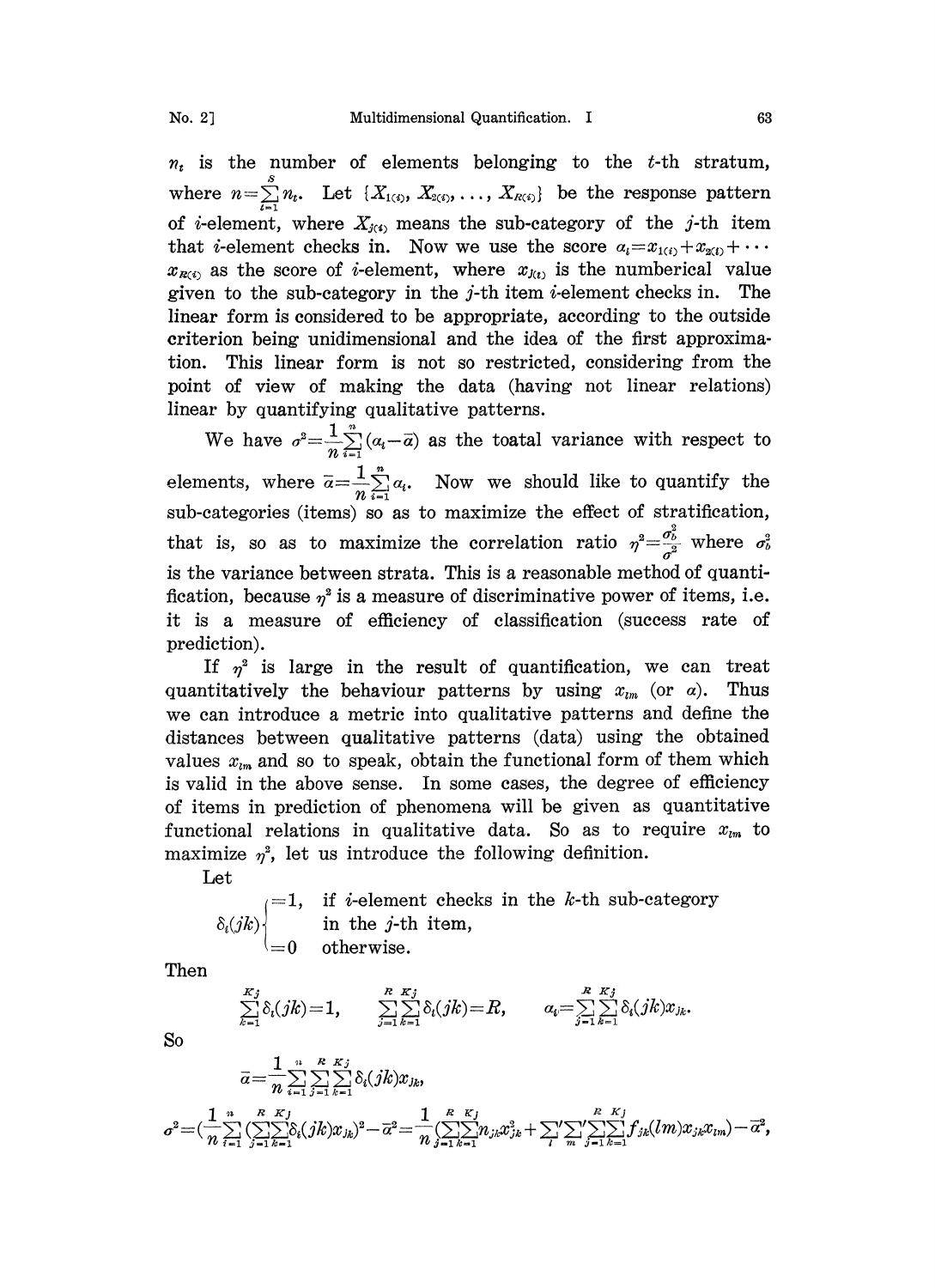where

$$
n_{jk} = \sum_{i=1}^n \delta_i(jk), \qquad f_{jk}(lm) = \sum_{i=1}^n \delta_i(jk)\delta_i(lm)
$$

which represents correlation pattern between responses in items of each element,  $\sum_{i} \sum_{m} \sum_{j=1}^{R} \sum_{k=1}^{K_j}$  covers all ranges of l, m, j, k, except  $l=j$ ,  $m=k$  holds simultaneously.

$$
\sigma_b^2 = \sum_{t=1}^S (\overline{a}_t - \overline{a})^2 \frac{n_t}{n},
$$

where

$$
\overline{a}_{t} = \frac{1}{n_{t}} \sum_{j=1}^{R} \sum_{k=1}^{K} g^{t}(jk)x_{jk},
$$

$$
g^{t}(jk) = \sum_{k=1}^{n_{t}} \delta_{i(t)}(jk), \qquad n_{jk} = \sum_{i=1}^{S} g^{t}(jk), \qquad n_{t} = \sum_{k=1}^{K} g^{t}(jk)
$$

 $\delta_{(i)}(jk)$  means  $\delta_i(jk)$  which the *i*-element belonging to the t-th stratum has. Thus we have

$$
\eta^2 = \frac{\sigma_b^2}{\sigma^2}.
$$

To maximize  $\eta^2$  with respect to  $x_{uv}$  ( $u=1, 2, \ldots, R$ ,  $v=1, 2, \ldots, K_u$ ), we take  $\frac{\partial \eta^2}{\partial x^2}$ ize  $\eta^2$  with respect to  $x_{uv}$   $(u=1, 2, ..., R, v=1, 2, ..., K_u)$ ,<br>  $\frac{\partial \eta^2}{\partial x_{uv}} = 0$ , that is,  $\frac{\partial \sigma_b^2}{\partial x_{uv}} = \eta^2 \frac{\partial \sigma^2}{\partial x_{uv}}$ . Calculating this, using  $\overline{\alpha} = 0$ without loss of generality as easily be seen.

$$
\frac{\partial \sigma_b^2}{\partial x_{uv}} = \frac{2}{n} \sum_{j=1}^R \sum_{k=1}^{K_j} \left( \sum_{t=1}^S \frac{g^t(jk)g^t(uv)}{n_t} \right) x_{jk} = \frac{2}{n} \sum_{j=1}^R \sum_{k=1}^{K_j} h_{uv}(jk) x_{jk},
$$

$$
\frac{\partial \sigma^2}{\partial x_{uv}} = \frac{2}{n} \left( \sum_{l=1}^R \sum_{m=1}^{K_l} f_{uv}(lm) x_{lm} \right),
$$

where

$$
h_{uv}(jk) = \sum_{i=1}^s \frac{g^i(jk)g^i(uv)}{n_i}
$$

Then<br>  $\sum_{j=1}^{R} \sum_{k=1}^{K_j} h_{uv}(jk)x_{jk} = \eta^2 \sum_{i=1}^{R} \sum_{m=1}^{K_l} x_{im} f_{uv}(lm) \quad (u=1, 2, ..., R, v=1, 2, ..., K_u).$ 

Let the matrix  $(h_{uv}(jk))$  be H, the matrix  $(f_{uv}(lm))$  be F, vector  $(x_{jk})$  be X. The above equation is written as follows:

$$
HX = \eta^2 FX.
$$

It is our problem to solve this under the conditions  $(j=1, 2, \ldots, R)$ , and to require the largest maximum value (this is the largest value) of  $\eta^2$  being not equal to 1 and the corresponding vector X to it. It is easily proved that  $\eta^2(0\leq\eta^2\leq 1)$  satisfying the above equations exists and the values we require exist. We can obtain the required  $\eta^2$  and  $x_{\ell m}$  by the successive approximation methods.

The method of classification (prediction) by quantified behaviour